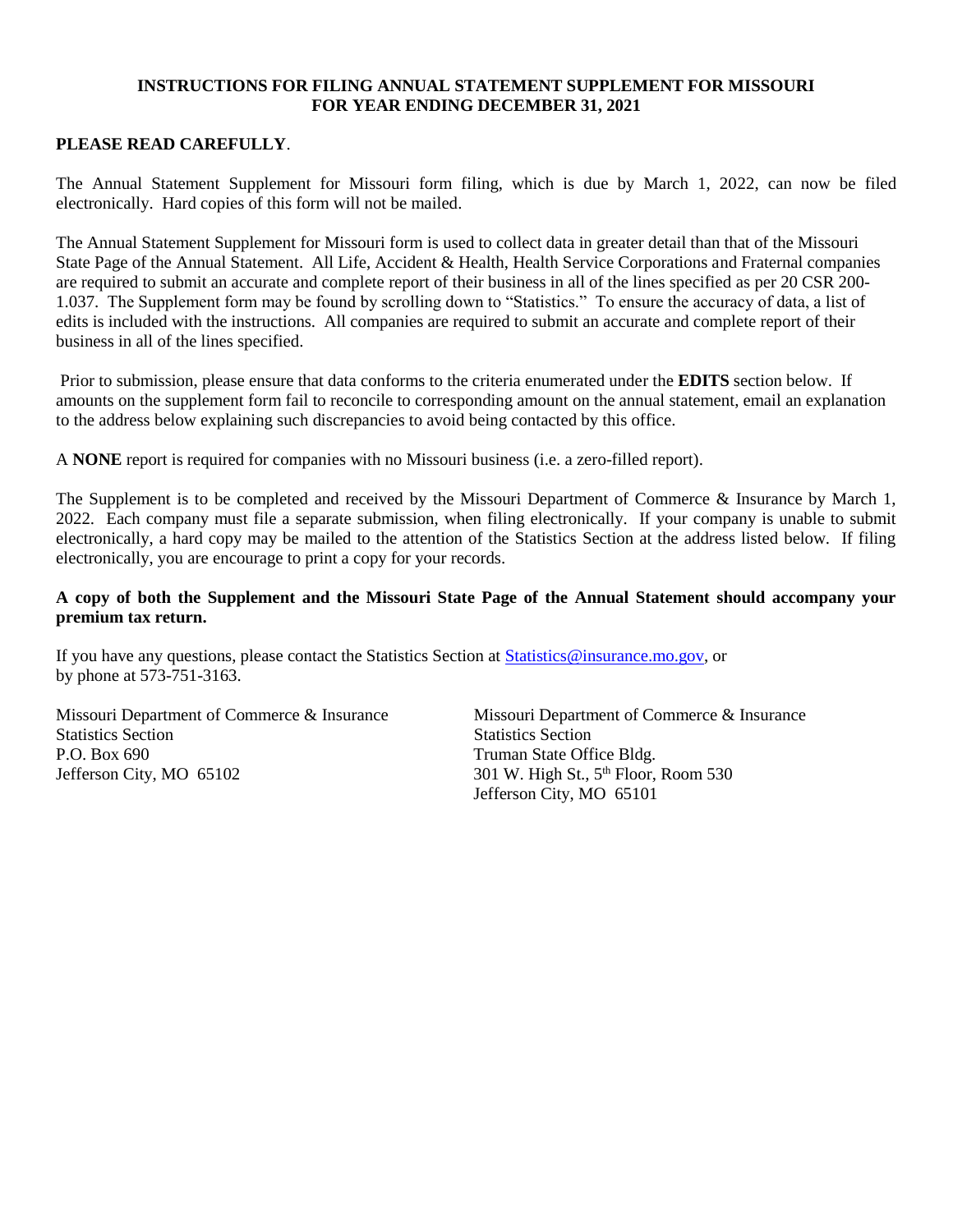### **ELECTRONIC FILING INSTRUCTIONS**

The fillable form can be accessed on our website at [http://insurance.mo.gov/industry/forms/index.php,](http://insurance.mo.gov/industry/forms/index.php) scroll down to Statistics. Click on the form number that corresponds to your company type (MO 375-1802 is for Life, Accident & Health, Health Service Corporations & Fraternal companies).

Once you complete all data fields on this form, you can save the data by using the "EXPORT" button. This will export your data to an XML file. You may reimport this saved file by clocking on "Import," then "Choose File" and selecting the save XML file. When all fields have been completed click on the "SUBMIT" button. A popup will appear saying the filing was submitted successfully. You are encourage to retain a copy of the submission for your records.

### **SUPPLEMENT INSTRUCTIONS AND EDIT VERIFICATION FORM**

- 1) Include the company name, 4 digit NAIC group code and 5 digit NAIC company code, as reported on the jurat page of your company's Annual Statement. Also include the company representative and telephone number of the person responsible for completing this form.
- 2) Columns 1 through 6 of the Supplement must be totaled. The sum of line numbers 1.1 through 1.9 are to equal line number 1.10. The sum of line numbers 2.1 through 2.9 are to equal line number 2.10. The sum of line numbers 1.10 and 2.10 are to equal line number 3. The sum of line numbers 4.1 through 4.14 are to equal line number 4.15. The sum of line numbers 5.1a through 5.14 are to equal line number 5.15. The sum of line numbers 4.15 and 5.15 are to equal line number 6.
- 3) Data reported on the Supplement for a specific line of business is being entered on the correct line.
- 4) On the Supplement all amounts are to be reported in whole dollars only, do not include cents, except for Column V, Life Insurance in Force is to be reported in thousands.
- 5) If no insureds are reported for a line of business, yet premium is being reported then you must submit an explanation in the space provided on the back of the Supplement as to why your company has reported premium, but no insureds.
- 6) On the Supplement, line number 5.1a is to also include any data which is reported on line number 7.1.
- 7) For Column 1, the Number of Insureds can be double counted. (Ex. If an insured has more than one type of policy than that insured should be counted for each policy).
- 8) **Additional Instructions for reporting association health plans that combine both small and large employers (lines (8.1 – 8.4).**

Lines  $8.1 - 8.4$  are intended to capture information about employer association plans as defined in  $376.421.1(5)(e)$  RSMo. Data should be reported only if **all** of the following conditions apply.

- a. Business is issued to an association whose membership includes **both** small employers (3-25 employees) and large employers (more than 25 employees).
- b. The health benefit plan is underwritten and rated as a single employer.
- c. The health plan has a uniform benefit design option or options for all participating association members or employers.
- d. The health plan has guarantee issue to all association members and all eligible employees of any participating association member company.

Data should be reported separately for small employers in such associations (lines 8.1 and 8.2) and large employers (lines 8.3 and 8.4). By definition, if data is reported on line 8.1, data must also be reported on line 8.3. Similarly, if data is reported on line 8.2, data must also be reported on line 8.4.

Lines 8.1 and 8.3 – Report business for associations in which the index rate for any class of business *exceeds* the rate for any other class by *more than* 20 percent. This business should be exempt from the rating provisions of 379.936.1(1) RSMo., as per 376.421.1(5)(e) RSMo.

Lines 8.2 and 8.4 – Include business for associations in which the index rate for any rating period, for any class of business, *does not exceed* any other class of business by more than 20 percent.

For additional information, please consult 376.421 RSMo., available on the internet at [http://www.moga.mo.gov/statutes/C300-399/3760000421.HTM.](http://www.moga.mo.gov/statutes/C300-399/3760000421.HTM)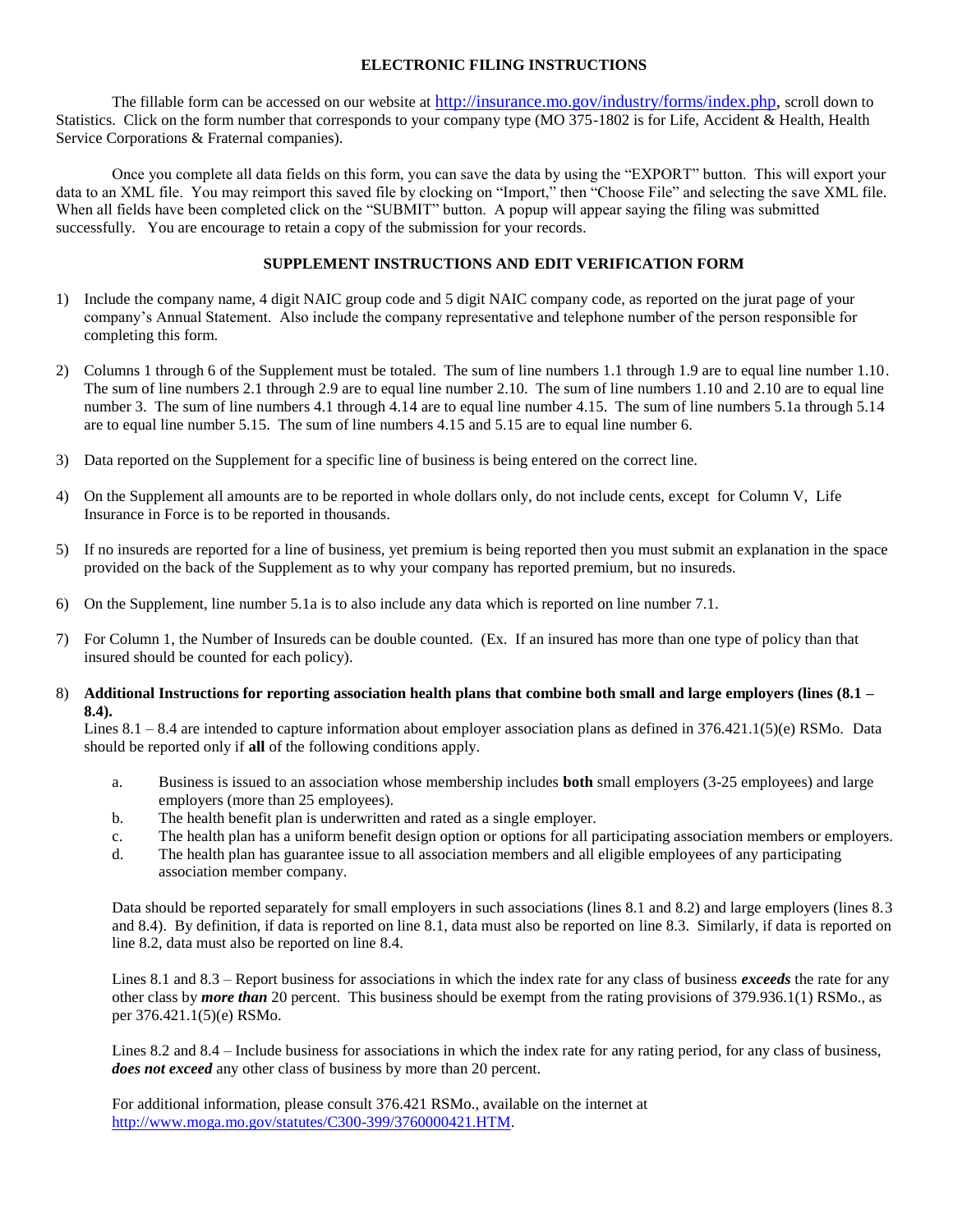# **EDITS:**

**The following edits are cross-checks which are to be performed between the Annual Statement Supplement for Missouri form and your company's Missouri State Page from the Annual Statement. Fraternal companies are to perform the edits listed under line numbers 30 through 46.**

- 9) Missouri State Page from the Annual Statement, column 5, line number 5, reconciles with column II, line number 3 of the Supplement.
- 10) Missouri State Page from the Annual Statement, column 5, line number 8, reconciles with column III, line number 3 of the Supplement.
- 11) Missouri State Page from the Annual Statement, column 5, line number 15, reconciles with column IV, line number 3 of the Supplement.
- 12) Missouri State Page from the Annual Statement, column 10, line number 23, reconciles with column V, line number 3 of the Supplement.
- 13) Missouri State Page from the Annual Statement, column 1, line number 24.1, reconciles with column II, line number 5.1e of the Supplement.
- 14) Missouri State Page from the Annual Statement, column 2, line number 24.1, reconciles with column III, line number 5.1e of the Supplement.
- 15) Missouri State Page from the Annual Statement, column 3, line number 24.1, reconciles with column IV, line number 5.1e of the Supplement.
- 16) Missouri State Page from the Annual Statement, column 4, line number 24.1, reconciles with column V, line number 5.1e of the Supplement.
- 17) Missouri State Page from the Annual Statement, column 5, line number 24.1, reconciles with column VI, line number 5.1e of the Supplement.
- 18) Missouri State Page from the Annual Statement, column 1, line number 24.4, reconciles with column II, the sum of line numbers 4.13, 4.14, 5.13 and 5.14, of the Supplement.
- 19) Missouri State Page from the Annual Statement, column 2, line number 24.4, reconciles with column III, the sum of line numbers 4.13, 4.14, 5.13 and 5.14, of the Supplement.
- 20) Missouri State Page from the Annual Statement, column 3, line number 24.4, reconciles with column IV, the sum of line numbers 4.13, 4.14, 5.13 and 5.14, of the Supplement.
- 21) Missouri State Page from the Annual Statement, column 4, line number 24.4, reconciles with column V, the sum of line numbers 4.13, 4.14, 5.13 and 5.14, of the Supplement.
- 22) Missouri State Page from the Annual Statement, column 5, line number 24.4, reconciles with column VI, the sum of line numbers 4.13, 4.14, 5.13 and 5.14, of the Supplement.
- 23) Missouri State Page from the Annual Statement, column 1, line number 26, reconciles with column II, line number 6 of the Supplement.
- 24) Missouri State Page from the Annual Statement, column 2, line number 26, reconciles with column III, line number 6 of the Supplement.
- 25) Missouri State Page from the Annual Statement, column 3, line number 26, reconciles with column IV, line number 6 of the Supplement.
- 26) Missouri State Page from the Annual Statement, column 4, line number 26, reconciles with column V, line number 6 of the Supplement.
- 27) Missouri State Page from the Annual Statement, column 5, line number 26, reconciles with column VI, line number 6 of the Supplement.